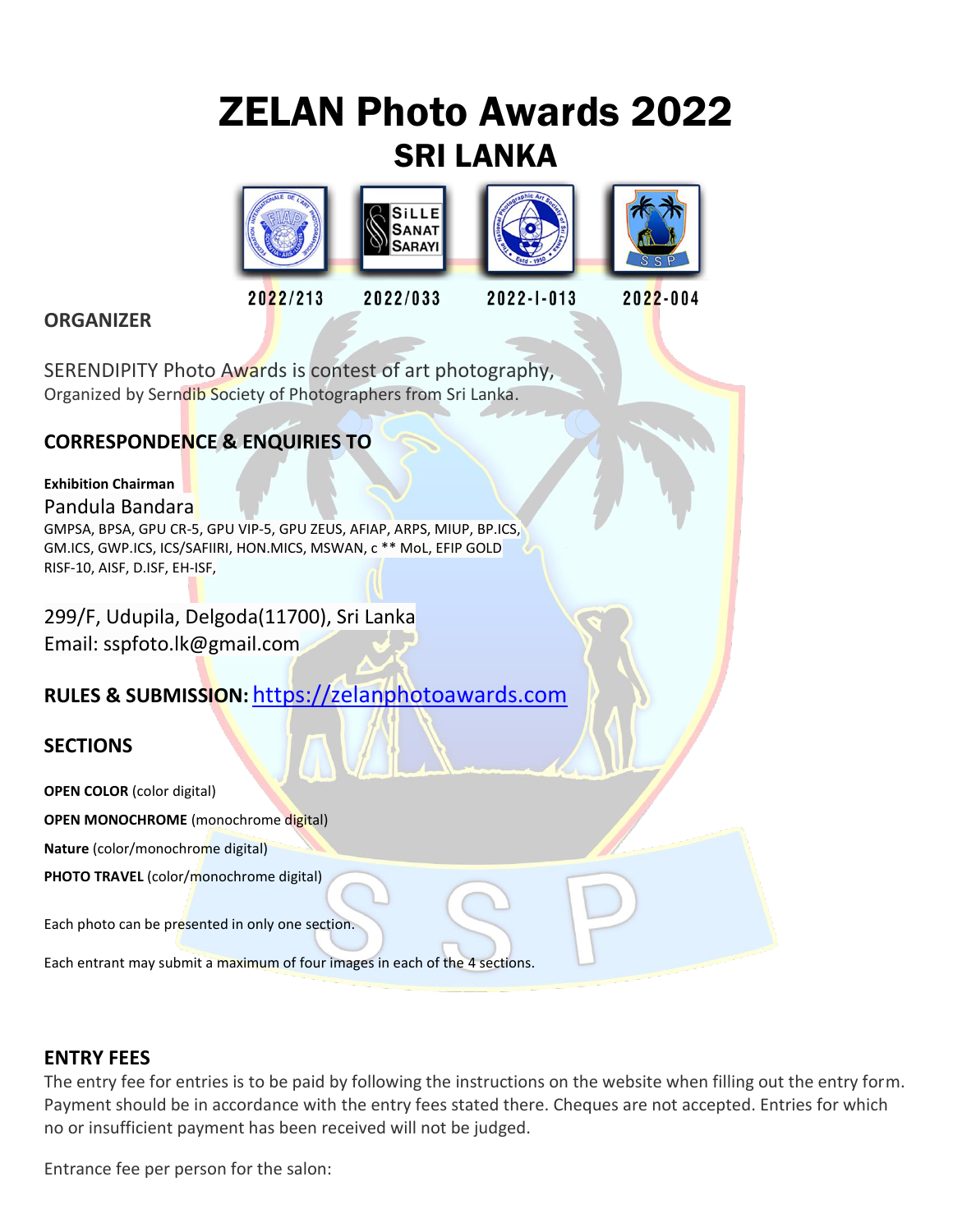| <b>IFEES</b>                             | Any amount of sections   |
|------------------------------------------|--------------------------|
| Structure                                | 4 Sections               |
| <b>Entry Fee</b>                         | <b>USD 12 / LKR 3600</b> |
| <b>Group Discount (Min. 10 Entrants)</b> | <b>USD 10 / LKR 3000</b> |

We accept payment in any currency, though during payment, PayPal would convert your currency to the above stated USD fees at its daily exchange rate.

**Fees are the same for Foreign and Local (Srilankan) entrtants.**

**Possible ways of payment:**

- **· PayPal transfer to anjunband@gmail.com (Preferred method)**
- **· Pandula Bandara, Sampath Bank, A/C 120254239823 (Only Srilankan Residents, and need to submit the payment slip via email : sspfoto.lk@gmail.com )**

## **NON PAYMENT OF FEES**

Entries for which no fee or part payments is received will not be judged.

## **CALENDAR**

| <b>Closing Date</b>                     | - 27 April 2022 |
|-----------------------------------------|-----------------|
| <b>Start Judging Date</b>               | - 08 May 2022   |
| <b>End Judging Date</b>                 | - 17 May 2022   |
| Notification                            | - 30 June 2022  |
| On-Line Gallery                         | - 16 July 2022  |
| Submit EDAS Reports                     | - 17 June 2022  |
| Catalog Publish (Online) - 30 June 2022 |                 |
| Awards Sending                          | 02 August 2022  |

#### **JURY**

| <b>Sections</b>        | Name                                              |
|------------------------|---------------------------------------------------|
| PIDC / PIDM / ND / PTD | Reha Bilir Hon.SSS, ESFIAP (Turkey)               |
| PIDC / PIDM / ND / PTD | Eva Lambropoulou EFIAP/G, EPSA, GPU VIP4 (Greece) |
| PIDC / PIDM / ND / PTD | Ana Joveva QPSA, (North Macedonia)                |

Above Judges will be scoring sections accordingly.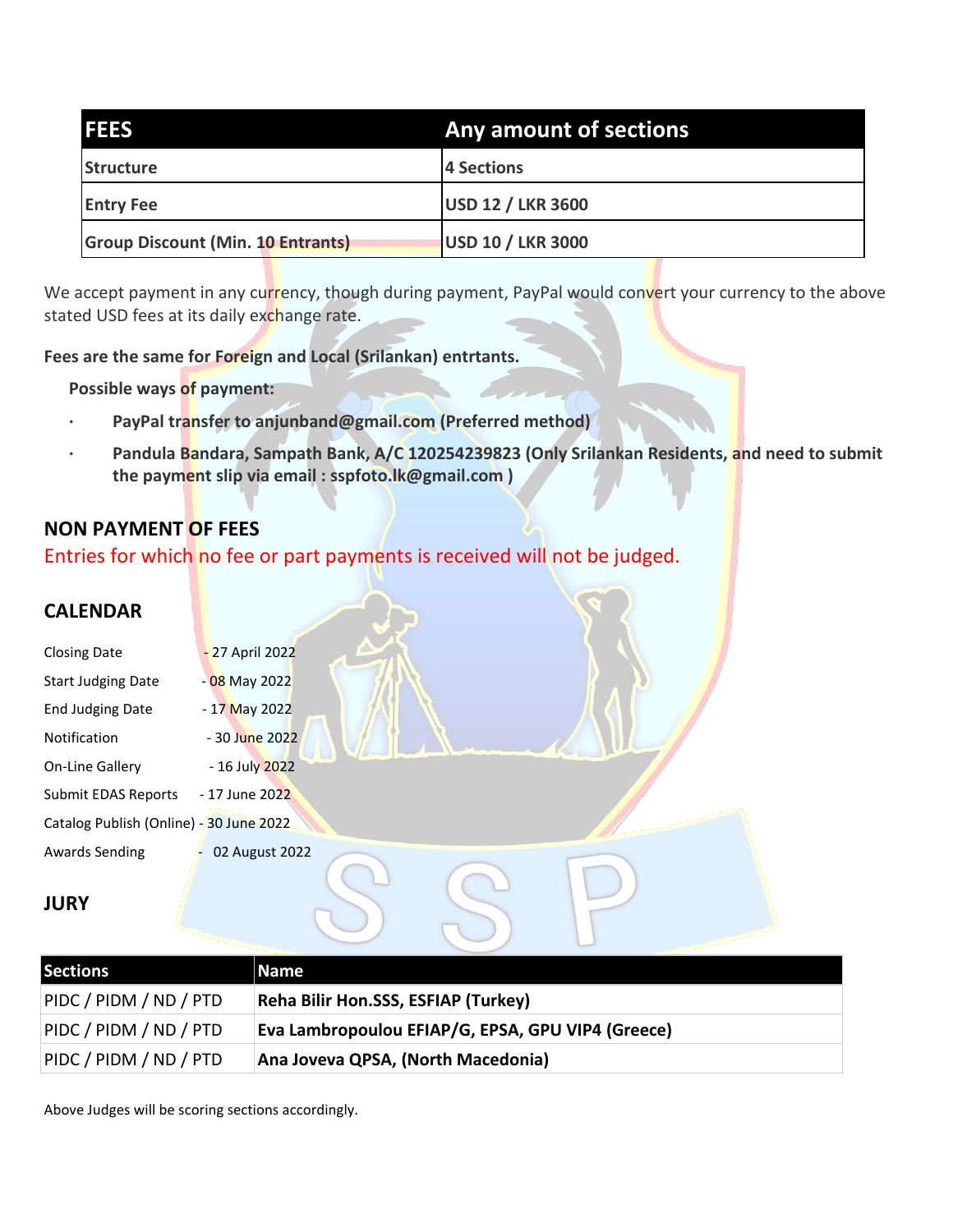It will be Online Judging (REMOTE) and the Salon Chairman will be responsible for all setups.

| <b>PIDC</b>                         | <b>PIDM</b>                         | <b>ND</b>                           | <b>PTD</b>                          |
|-------------------------------------|-------------------------------------|-------------------------------------|-------------------------------------|
| <b>FIAP GOLD</b>                    | <b>FIAP GOLD</b>                    | <b>FIAP GOLD</b>                    | <b>FIAP GOLD</b>                    |
| <b>SSS GOLD</b>                     | <b>SSS GOLD</b>                     | <b>SSS GOLD</b>                     | <b>SSS GOLD</b>                     |
| <b>NPAS GOLD</b>                    | <b>NPAS GOLD</b>                    | <b>NPAS GOLD</b>                    | <b>NPAS GOLD</b>                    |
| <b>SSP GOLD</b>                     | <b>SSP GOLD</b>                     | <b>SSP GOLD</b>                     | <b>SSP GOLD</b>                     |
| <b>2X FIAP RIBBON</b>               | <b>2X FIAP RIBBON</b>               | <b>2X FIAP RIBBON</b>               | <b>2X FIAP RIBBON</b>               |
| <b>15X SSP MERIT</b>                | <b>15X SSP MERIT</b>                | <b>15X SSP MERIT</b>                | <b>15X SSP MERIT</b>                |
| <b>15X SSP DIPLOMA</b>              | 15X SSP<br><b>DIPLOMA</b>           | 15X SSP<br><b>DIPLOMA</b>           | <b>15X SSP DIPLOMA</b>              |
| <b>2X CHAIRMEN</b><br><b>CHOICE</b> | <b>2X CHAIRMEN</b><br><b>CHOICE</b> | <b>2X CHAIRMEN</b><br><b>CHOICE</b> | <b>2X CHAIRMEN</b><br><b>CHOICE</b> |
| <b>3X JUDGES</b><br><b>CHOICE</b>   | <b>3X JUDGES</b><br><b>CHOICE</b>   | <b>3X JUDGES</b><br><b>CHOICE</b>   | <b>3X JUDGES</b><br><b>CHOICE</b>   |

## **AWARDS**

*SSP Merit, SSP Diploma, CM & JC All E-Certificates will be send via email in pdf format* **The exhibition will not post out copies of these e-certificates**

SPECIAL AWARDS**: Best Author (FIAP Blue Pin) Best Club Trophy (Min 10 Entrant)**

**Total Awards**

**164+**

## **CATALOG**

PDF downloadable from web site by exhibitors

## **RULES & SUBMISSION www.zelanphotoawards.com**

Image Size: No more than 1920 pixels horizontal by no more than 1080 pixels vertical side, DPI is 300 and Maximum 2 MB, JPEG, RGB.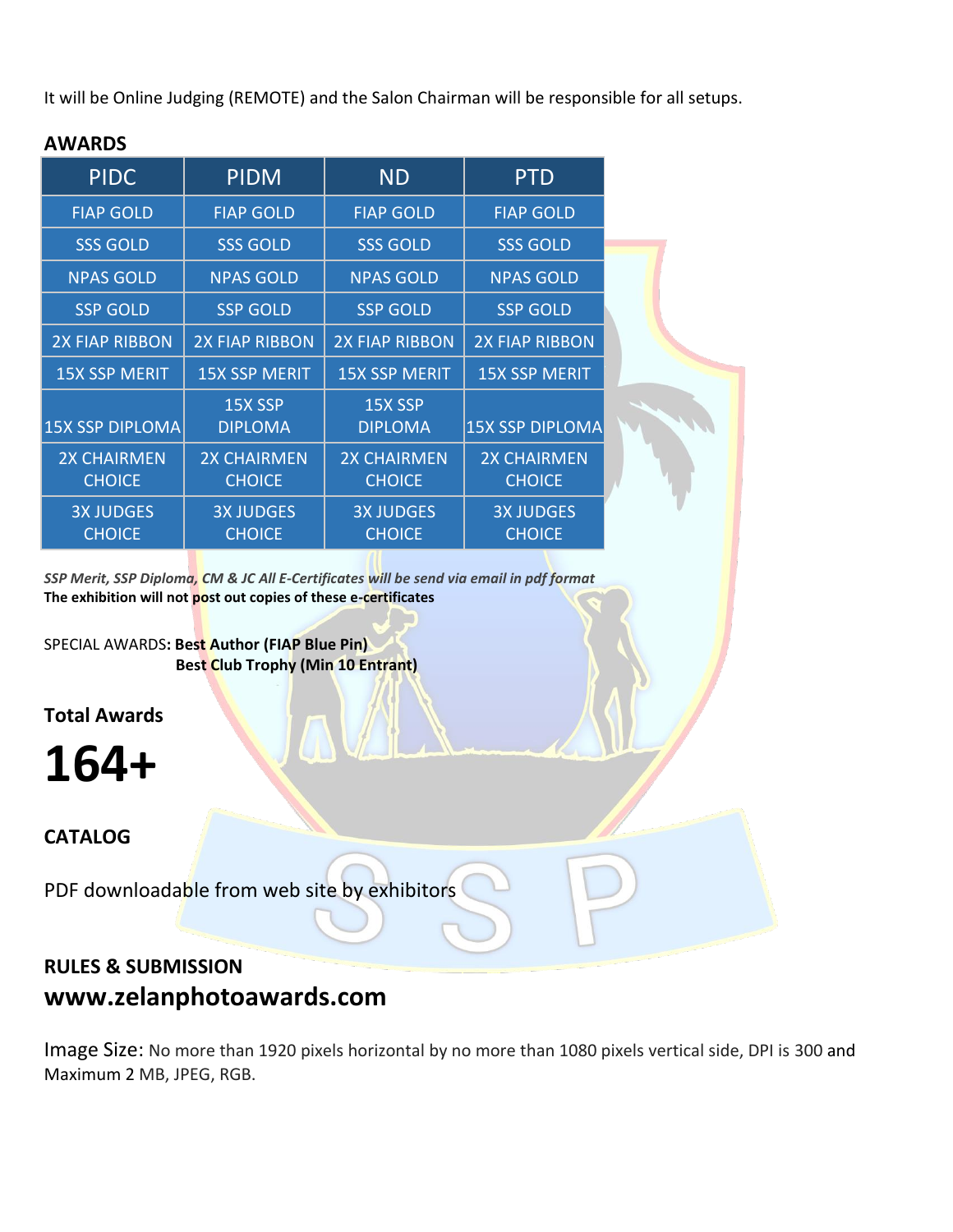#### **Any border added to images in a reality division (PTD) must be a single border of white or grey, no greater than 3-5 pixels in width**

Please check all image sizes before submission; images with sizes larger than specified will be rejected by the entry form and will inform you to resubmit.

#### **CATALOGUE:** Online PDF Catalog (Downloadable from Website)

## **RULES FROM ORGANIZER**

#### Disqualification Norms:

A) Barred entrants from PSA will not be allowed in this exhibition.

B) Monochrome images may not be entered in PID Color sections.

C) Color images may not be entered in PID Monochrome sections.

D) Images which do not adhere to a section's definition shall be liable to disqualification.

E) Any border added to images in a reality division (PTD) must be a single border of white or grey, no greater than 3-5 pixels in width

## **GENERAL CONDITIONS**

**IMAGE AND ENTRY REQUIREMENTS** This exhibition is open to anyone; however, an entry may be rejected when the Sponsor or the Exhibition Organizers, in their reasonable discretion, believes the entry does not conform to exhibition rules and these Conditions of Entry. Membership in any photographic organization is not required.

**Sanctions**: Entries will not be accepted from any entrant who is currently sanctioned by PSA.

#### **PSA Star Ratings**

To receive proper Star ratings credit from PSA, entrants must provide their names and country exactly the same in each exhibition. Aliases are not permitted. Please contact PSA in the event of name changes or relocating to another country. Using one's name differently in different exhibition exposes the entrant to the risk that many of their acceptances may not be recognized by PSA Star Ratings

#### **Image Creation**

Entries must originate as photographs (image-captures of objects via light sensitivity) made by the entrant on photographic emulsion or acquired digitally. .

#### **Certification**:

By virtue of submitting an image, the entrant certifies the work as his or her own (.Images may not incorporate elements produced by anyone else (for example: clip art, images or art by others downloaded from the Internet). Aliases are not allowed. The entrant permits the sponsors to reproduce all or part of the entered material free of charge for publication and/or display in media related to the exhibition. This may include low resolution posting on a website. Note: Entrants who indicate that their images may not be reproduced or used "will not be eligible for awards" or inclusion in audio-visuals of the exhibition "and could be subject to disqualification" by the exhibition sponsors. The exhibition assumes no liability of any misuse of copyright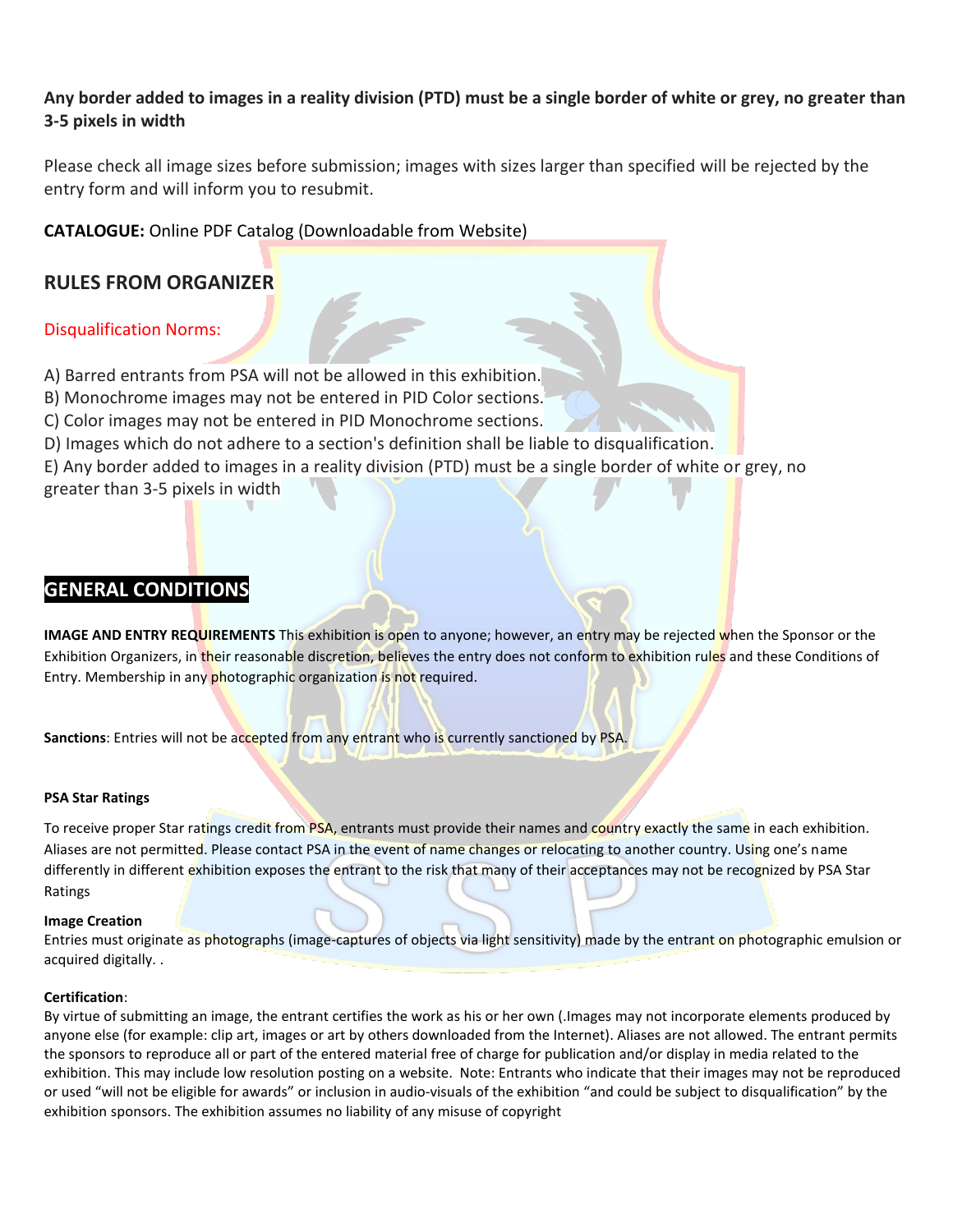**Alteration and Computer Generation** Subject to Divisional restrictions (particularly Nature, Photo Travel, and Photojournalism) images may be altered, either electronically or otherwise, by the maker. Adjustments to enhance images or creatively modify images are allowed providing the underlying photograph is retained in a way that is obvious to the viewer. Images may not be constructed entirely with a computer, and must be the sole work of the author

**Re-use of accepted images**: Once an image has been accepted in this exhibition it may not be entered again in any future instances of this exhibition. It may, of course, be entered in any other PSA/FIAP recognised exhibitions but **must always have the same title**.

**Entry**: An Entry consists of, up to and including, four (4) images entered by a single entrant into the same Section. An entrant may only enter a specific Section once.

#### **Titles**:

Each image must have a unique title that is a description of the image. That unique title must be used for entry of that image or of an identical Image into any and all PSA-Recognized exhibitions. Titles must be 35 characters or fewer. No titles may be visible to the judges, and nothing in the image may identify the maker. Titles may not include file extensions such as .jpg or .jpeg (or any other camera capture filenames such as IMG 471). Titles may not consist of personal identifiers possibly augmented by a number; or include words such as "untitled" or "no title". Titles may not consist solely of numbers unless those numbers are prominently contained within the image, such as a contestant number in a race.

#### **Color and Monochrome:**

Color and Monochrome images from the same capture that share substantial pictorial content in common will be considered the same image and must be given the same title.

The Exhibition will be conducted in accordance with the rules of the PSA and FIAP An entrant's images will not be presented to the judges consecutively. An entrant's four images will be distributed throughout four rounds of judging in that section. Distribution of images will be in the same round order as submitted by the entrant.

An image may be entered in only one section.

#### JUDGING METHOD

- 1. Remote on-line judging
- 2. Judges will use color-calibrated monitors
- 3. All judges will be using equipment capable for displaying images at 100%

#### DATA PROTECTION

By entering this exhibition, you are explicitly consenting to the personal details you have supplied, including email addresses, being held, processed and used by the exhibition organizers for purposes associated with this exhibition. You also explicitly consent to such information being sent to organizations that have accorded official recognition, patronage or accreditation to this exhibition. You acknowledge and accept that entering this exhibition means that the status and results of your entry may be made public.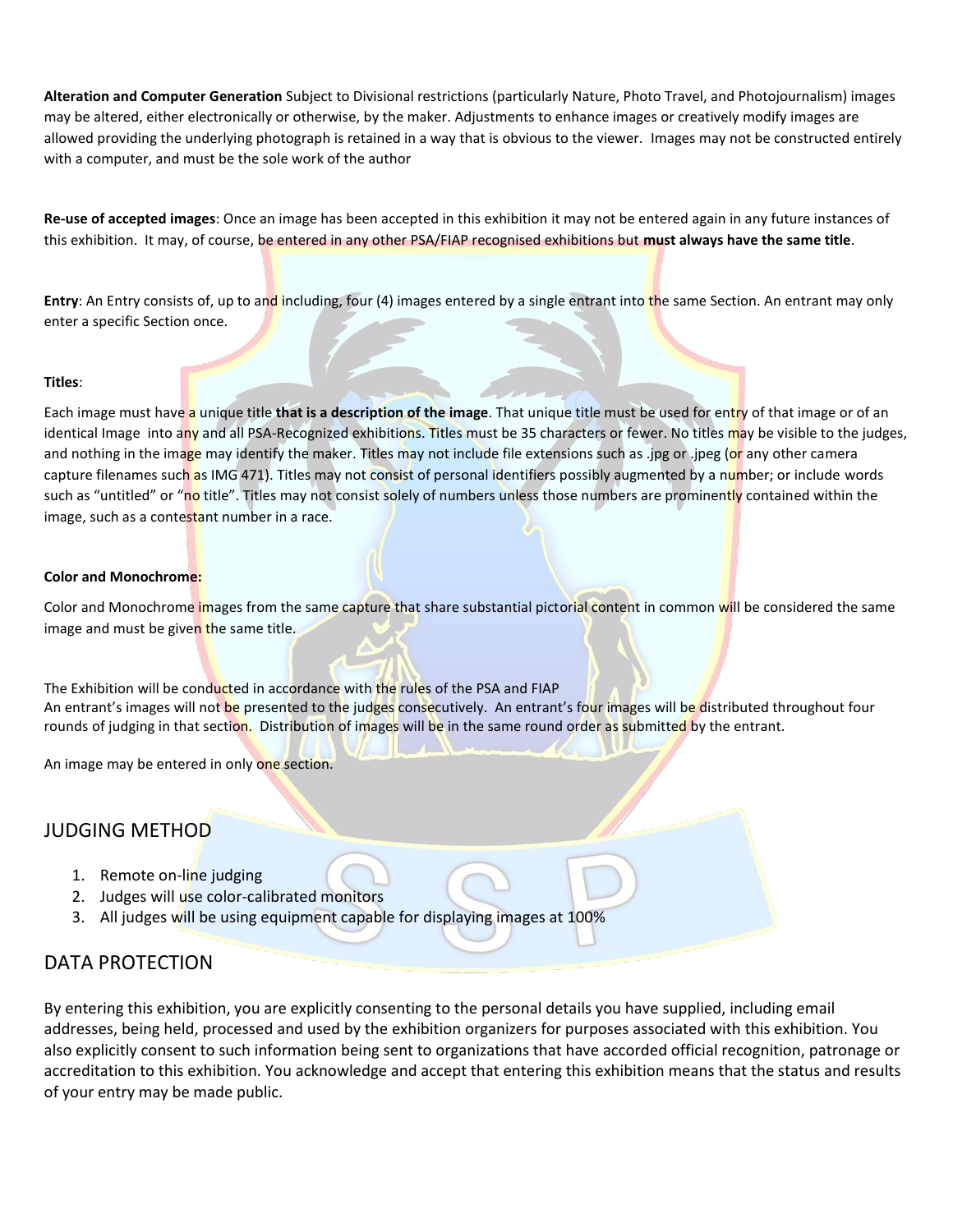## SUBJECT MATTER AND SECTION DEFINITIONS

#### **Statement on Subject Matter applicable to all sections**

The fundamental rule that must be observed at all times and **applies to all sections** offered in exhibitions with FIAP patronage or PSA recognition is that **the welfare of living creatures is more important than any photograph**. This means that practices such as baiting of subjects with a living creature and removal of birds from nests, for the purpose of obtaining a photograph, are highly unethical, and such photographs are not allowed in any exhibition with FIAP patronage or PSA recognition. Under no circumstances may a living creature be placed in a situation where it will be killed, injured or stressed for the purpose of obtaining a photograph. This rule applies regardless of whether or not the creature being killed, injured or stressed is visible in the captured image.

There are also concerns about the use of aerial photography, drones, helicopters, low flying aircraft. These should not cause any interference with other individuals or animals which causes a disturbance in their normal activity or disrupt the way any individuals or animals interact with their environment.

Entry in this exhibition is conditional on accepting these policies. The content of images must comply with these General Conditions and with the Division and Section definitions listed in these conditions. Images that - in the sole opinion of the judges or the Exhibition Organizers - do not comply, will be disqualified so the entrant may be aware of the problem when considering entry into other exhibitions with FIAP patronage/PSA recognition.

Further details on the PSA's drone policy may be found at [https://psa-photo.org/index.php?psa-policies#drone](https://psa-photo.org/index.php?psa-policies%23drone)

## Monochrome Definition

An image is considered to be Monochrome only if it gives the impression of having no color (i.e. contains only shades of grey which can include pure black and pure white) OR it gives the impression of being a greyscale image that has been toned in one color across the entire image. (For example by Sepia, red, gold, etc.) A greyscale or multi-colored image modified or giving the impression of having been modified by partial toning, multi-toning or by the inclusion of spot coloring does not meet the definition of monochrome and shall be classified as a Color Work

Greyscale Monochrome images may be entered for Nature, Photojournalism and Photo Travel but toned images are not permitted for these sections.

## PSA/FIAP Nature Definition

Nature photography records all branches of natural history except anthropology and archaeology. This includes all aspects of the physical world, both animate and inanimate, that have not been made or modified by humans.

Nature images must convey the truth of the scene that was photographed. A well-informed person should be able to identify the subject of the image and be satisfied that it has been presented honestly and that no unethical practices have been used to control the subject or capture the image. Images that directly or indirectly show any human activity that threatens the life or welfare of a living organism are not allowed.

The most important part of a Nature image is the nature story it tells. High technical standards are expected and the image must look natural. Adding a vignette or blurring the background during processing is not allowed.

Objects created by humans, and evidence of human activity, are allowed in Nature images only when they are a necessary part of the Nature story.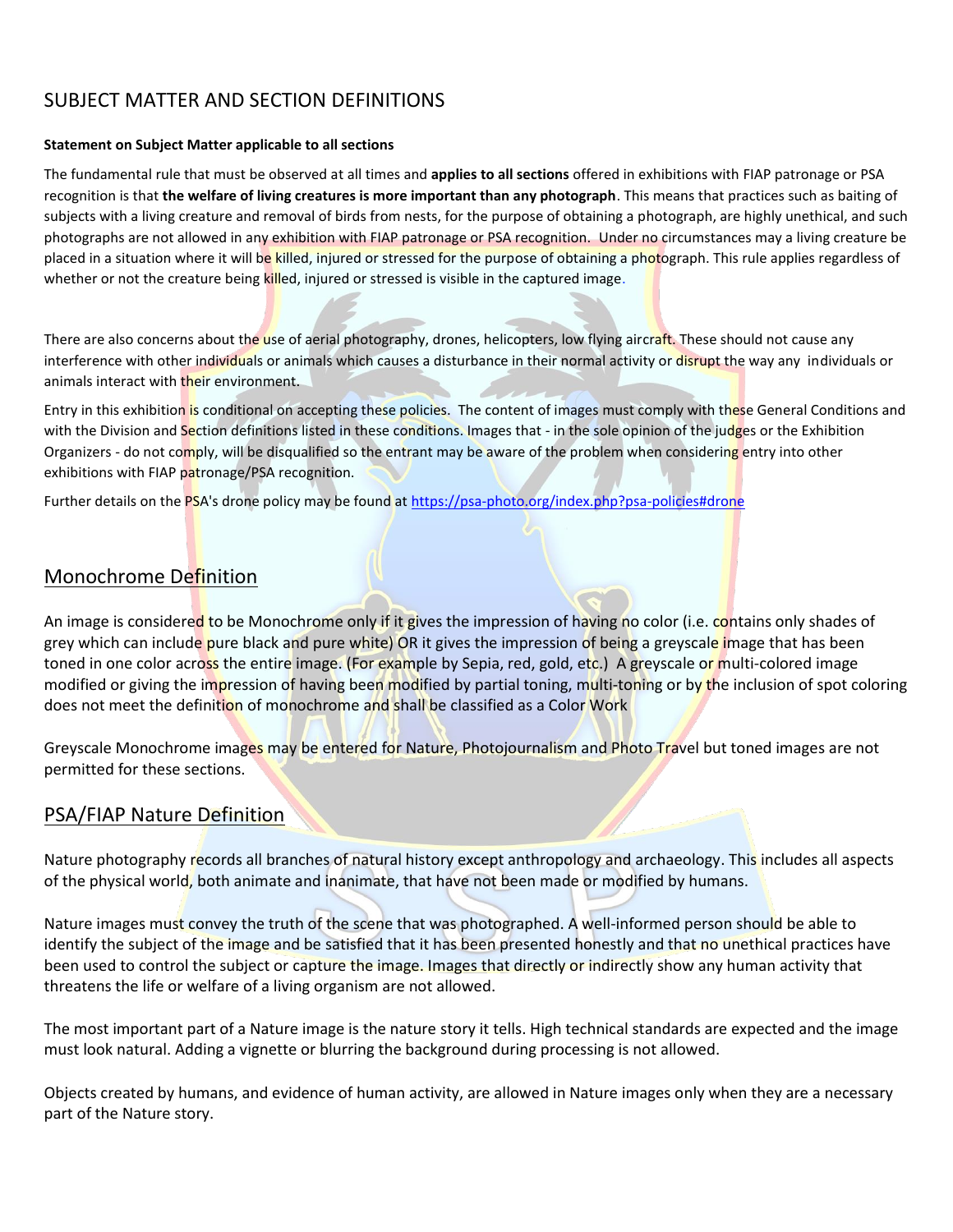Photographs of human-created hybrid plants, cultivated plants, feral animals, domesticated animals, human-created hybrid animals and mounted or preserved zoological specimens are not allowed.

Images taken with subjects under controlled conditions, such as zoos, are allowed.

Controlling live subjects by chilling, anaesthetic or any other method of restricting natural movement for the purpose of a photograph is not allowed.

No modification that changes the truth of a Nature image is allowed. Images may be cropped but no other technique that removes, adds or moves any part of the image is allowed.

Techniques that remove elements added by the camera, such as dust spots, digital noise and lens flare are allowed.

Complete conversion of colour images to greyscale monochrome is allowed. Partial conversion, toning and infrared captures or conversions are not allowed.

Images of the same subject that are combined in-camera or with software by focus stacking or exposure blending are allowed. Multiple images with overlapping fields of view that are taken consecutively and combined in-camera or with software (image stitching) are allowed.

Attention is drawn to the Statement on Subject Matter which applies to all sections

#### Photo Travel Definition

A Photo Travel image expresses the characteristic features or culture of a land as they are found naturally. There are no geographical limitations. Images from events or activities arranged specifically for photography, or of subjects directed or hired for photography are not permitted. Close up pictures of people or objects must include features that provide information about the location.

Techniques that add, relocate, replace or remove any element of the original image, except by cropping, are not permitted. The only allowable adjustments are removal of dust or digital noise, restoration of the appearance of the original scene, and complete conversion to greyscale monochrome. Other derivations, including infrared, are not permitted. All images must look natural.

Attention is drawn to the Statement on Subject Matter which applies to all sections

Vignettes and Borders

For the purpose of this exhibition vignettes are not allowed in Photo Travel Digital images. Any border added must be a single border of white or grey, no greater than 3 -5 pixels in width.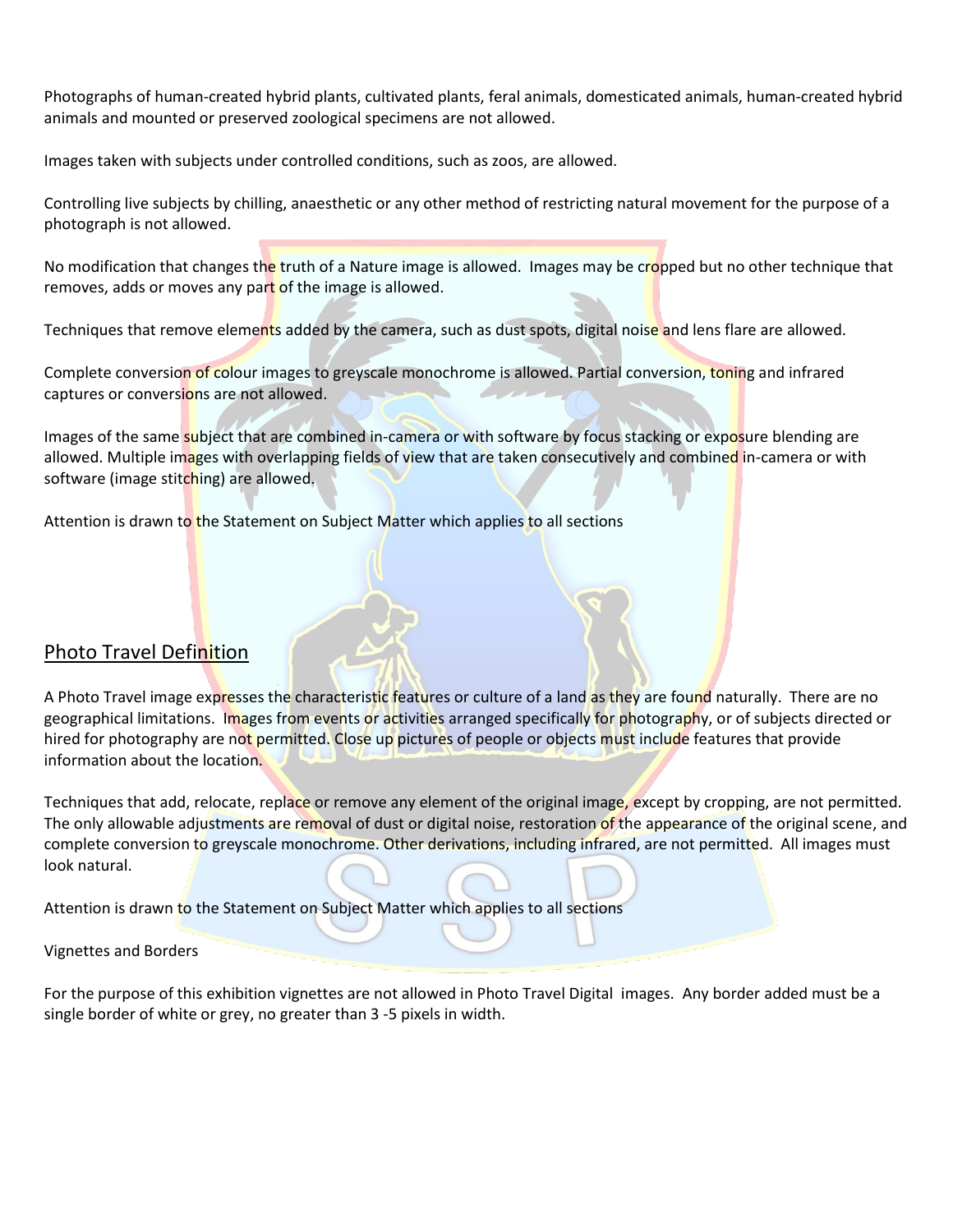#### Breaches of Rules

#### **FIAP:**

The mention that by the sole act of submitting his/her images or files to a salon under FIAP Patronage, the entrant accepts without exception and with no objection the following terms: - that the submitted images can be investigated by FIAP to establish if these obey to FIAP regulations and definitions even if the entrant is not a member of FIAP, - that FIAP will use any means at its disposal for this undertaking, - that any refusal to cooperate with FIAP or any refusal to submit the original files as captured by the camera, or failure to provide sufficient evidence, will be sanctioned by FIAP, - that in case of sanctions following the non compliance with FIAP regulations, the name of the entrant will be released in any form useful to inform the breaches of the rules. It is recommended to leave the EXIF data in the submitted files intact in order to ease eventual investigations. If, at any time, it is determined in the reasonable discretion of the exhibition organizer or the judges before, during, or after the judging of an exhibition that an entrant has submitted entries where one or more images may fail to comply with these Conditions of Entry, including the stated definitions, the exhibition organizers reserve the right to delete the entry from the exhibition and void any or all acceptances or awards in connection with the exhibition. Fees may be forfeited or refunded in these circumstances. The entrant acknowledges that the decision of the exhibition organizers or the judges is final

## AGREEMENT

SUBMISSION OF AN ENTRY SIGNIFIES ACCEPTANCE OF THESE CONDITIONS

**FIAP NOTICE** In order to have legal authority on those who do not respect the rules of FIAP, the organizer must make sure that all participants of an online event under FIAP Patronage tick a box next to which the following text is stated:

"I hereby expressly agree to FIAP document 018/2017 « Conditions and regulations for FIAP Patronage » and FIAP document 017/2017 « Sanctions for breaching FIAP regulations and the red list ». I am particularly aware of chapter II « Regulations for International photographic events under FIAP patronage » of FIAP document 018/2017, dealing under Section II.2 and II.3 with the FIAP participation rules, the sanctions for breaching FIAP regulations and the red list.

FIAP documents 018/2017 and 017/2017 must be linked to this paragraph so that participants can consult it